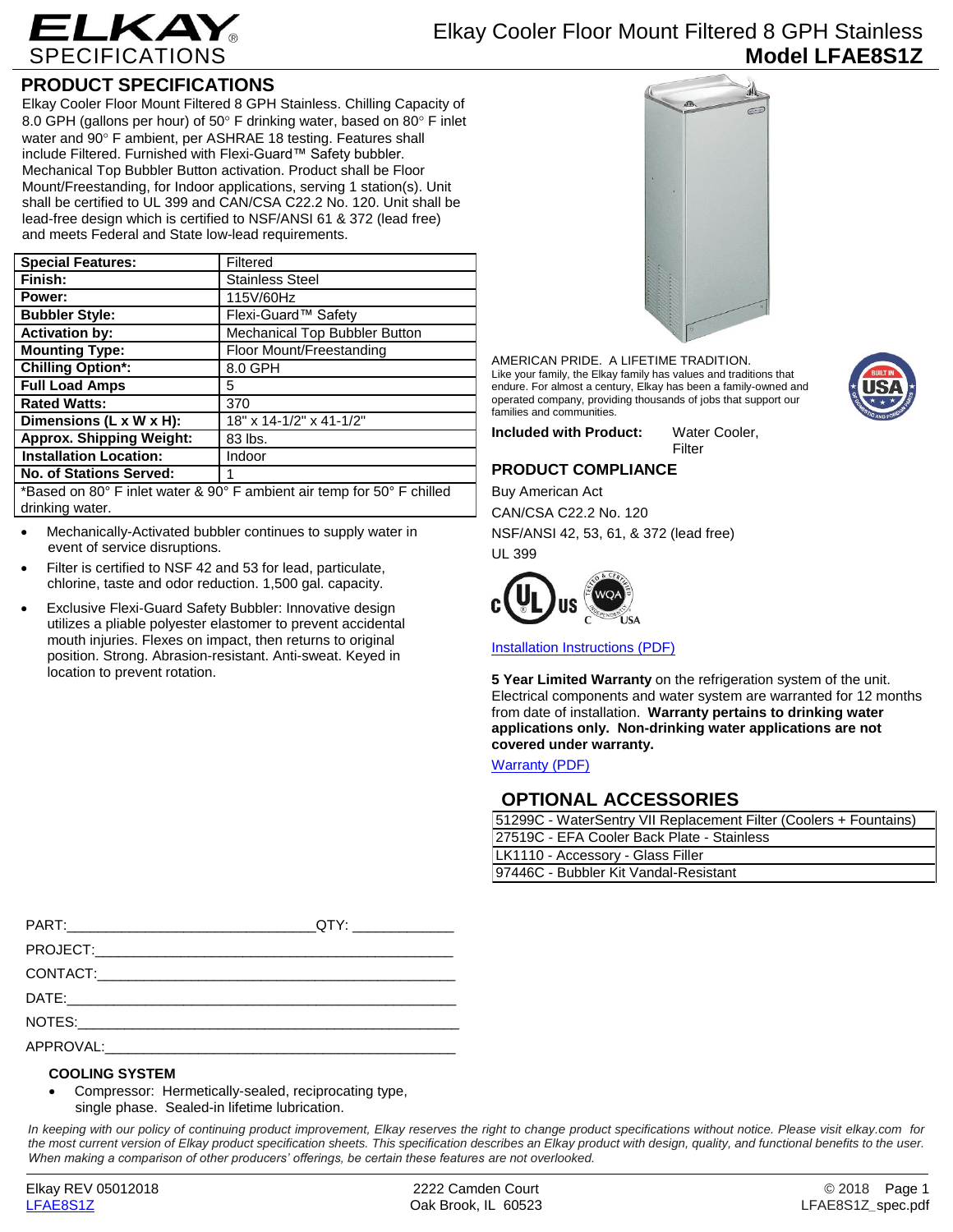

- Condenser: Fan cooled, copper tube with aluminum fins. Fan motor is permanently lubricated.
- Cooling Unit: Combination tube-tank type. Continuous copper tubing with is fully insulated with EPS foam that meets UL requirements for self-extinguishing material.
- Refrigerant Control: Refrigerant R-134a is controlled by accurately calibrated capillary tube.
- Temperature Control: Easily accessible enclosed adjustable thermostat is factory preset. Requires no adjustment other than for altitude requirements.

*In keeping with our policy of continuing product improvement, Elkay reserves the right to change product specifications without notice. Please visit elkay.com for the most current version of Elkay product specification sheets. This specification describes an Elkay product with design, quality, and functional benefits to the user. When making a comparison of other producers' offerings, be certain these features are not overlooked.*